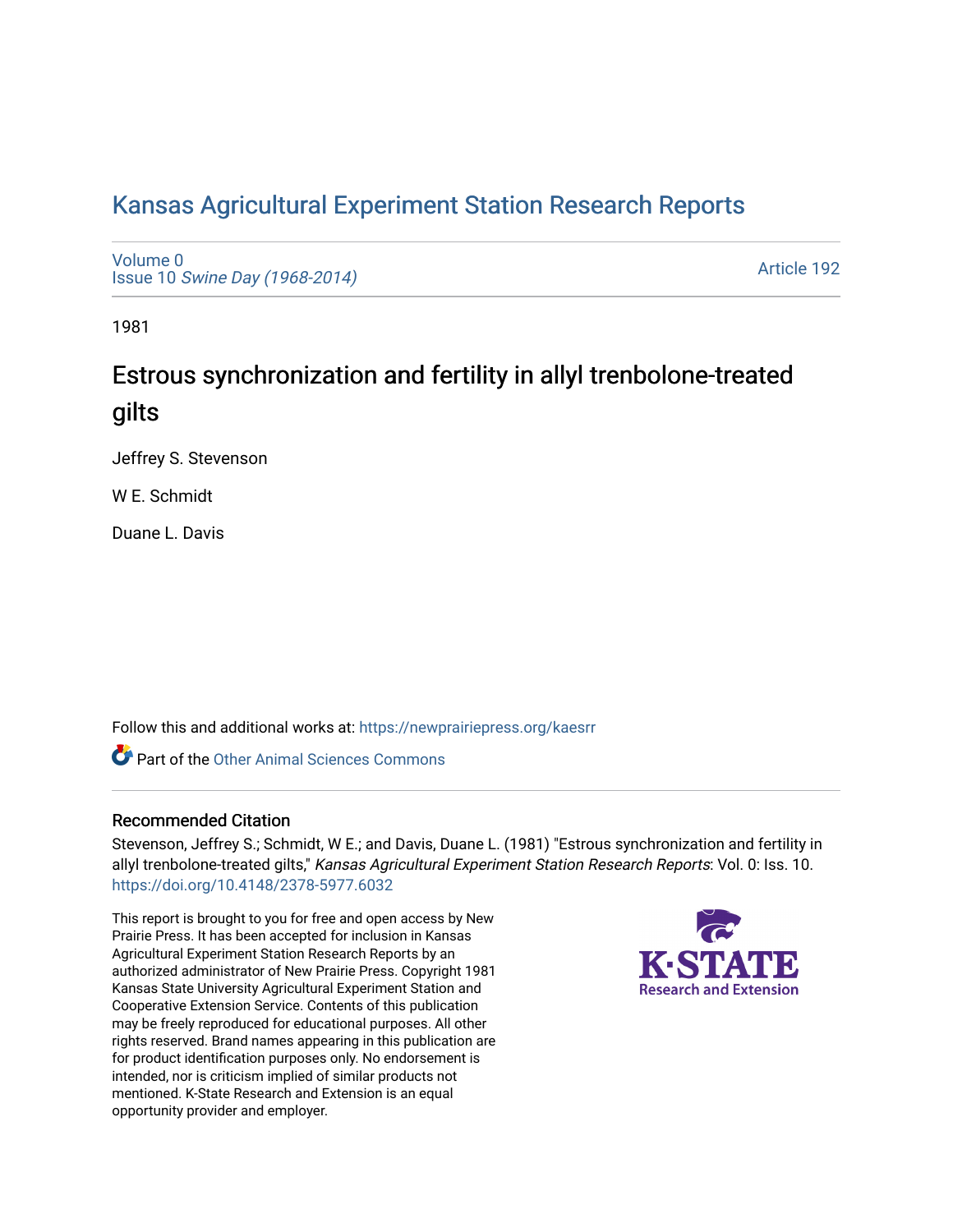# Estrous synchronization and fertility in allyl trenbolone-treated gilts

### Abstract

Onset of estrus in gilts fed allyl-trenbolone for either 14 or 18 days was controlled effectively. The stage of the cycle at the beginning of treatment had little effect on the synchronization response. More than 97% of the treated gilts showed estrus within 3 to 8 days after the last progestagen feeding. Treatment did not affect gestation length, farrowing rate, or litter size.; Swine Day, Manhattan, KS, November 12, 1981

### Keywords

Swine day, 1981; Kansas Agricultural Experiment Station contribution; no. 82-128-S; Report of progress (Kansas State University. Agricultural Experiment Station and Cooperative Extension Service); 406; Swine; Synchronization; Fertility; Allyl-trenbolone; Gilts

### Creative Commons License



This work is licensed under a [Creative Commons Attribution 4.0 License](https://creativecommons.org/licenses/by/4.0/).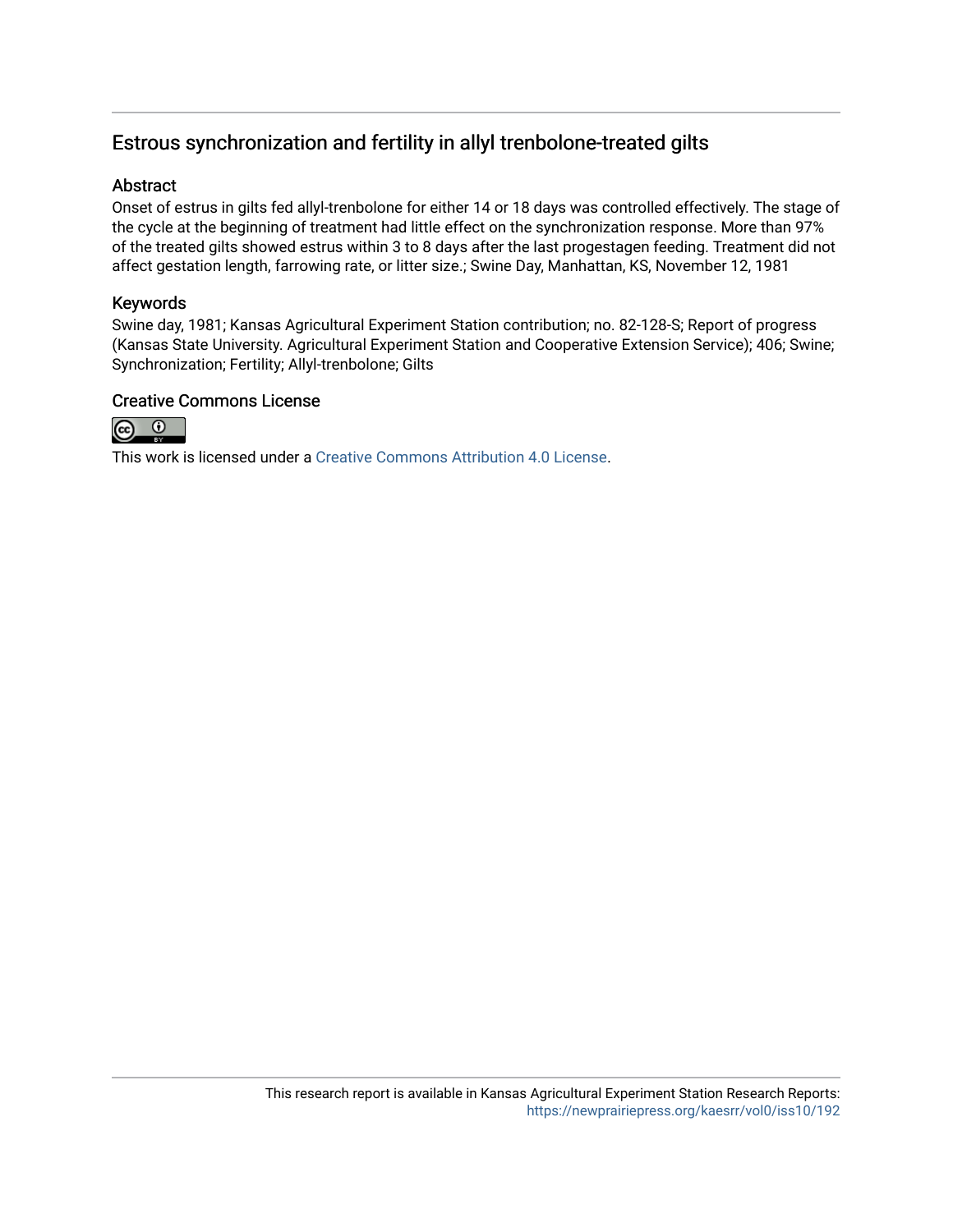Estrous Synchronization and Fertility in Allyl Trenbolone-treated Gilts

J.S. Stevenson, W.E. Schmidt and D.L. Davis

#### Summary

Onset of estrus in gilts fed allyl-trenbolone for either 14 or 18 days was controlled effectively. The stage of the cycle at the beginning of treatment had little effect on the synchronization response. More than 97% of the treated gilts showed estrus within 3 to 8 days after the last progestagen feeding. Treatment did not affect gestation length, farrowing rate, or litter size.

#### Introduction

Controlling the time of estrus in gilts would help when trying to fit them into groups to replace culled sows, expand breeding herds, or start new production units. Estrus can be suppressed in all gilts by feeding them a progestagen (allyl-trenbolone); when withdrawn from the feed, the gilts generally will come in heat 3 to 8 days later. Though not currently available to swine producers, this drug should become available in the next few years. To be useful, an estrous synchronizing agent must meet two criteria: 1) it must effectively control the time of estrus, and 2) it must not adversely affect fertility. In previous research allyltrenbolone has been fed for 18 days. We shortened the feeding period to 14 days and examined what effect stage of the estrous cycle at which treatment is initiated has on the synchronization response. Subsequent fertility also was evaluated.

#### Procedures

Four groups of 40 gilts each were checked for estrus for 3 weeks prior to synchronization. Stage of the estrous cycle -- gilts were either in or near estrus or were in diestrus (mid cycle) -- was noted for each gilt before assignment: 1) to be fed allyl-trenbolone (15 mg/day) for 14 days, or 2) to be fed allyl-trenbolone (15 mg/day) for 18 days. The progestagen, mixed into 1 lb of feed, was fed in individual feeding stalls. In addition, gilts received 4 lbs of a complete diet to meet their nutritional requirements. All gilts were checked for estrus twice daily beginning 3 days after the last progestagen feeding. Gilts that exhibited estrus were artificially inseminated twice with mixed semen from at least two boars at approximately 12 and 24 hr after estrus was first observed.